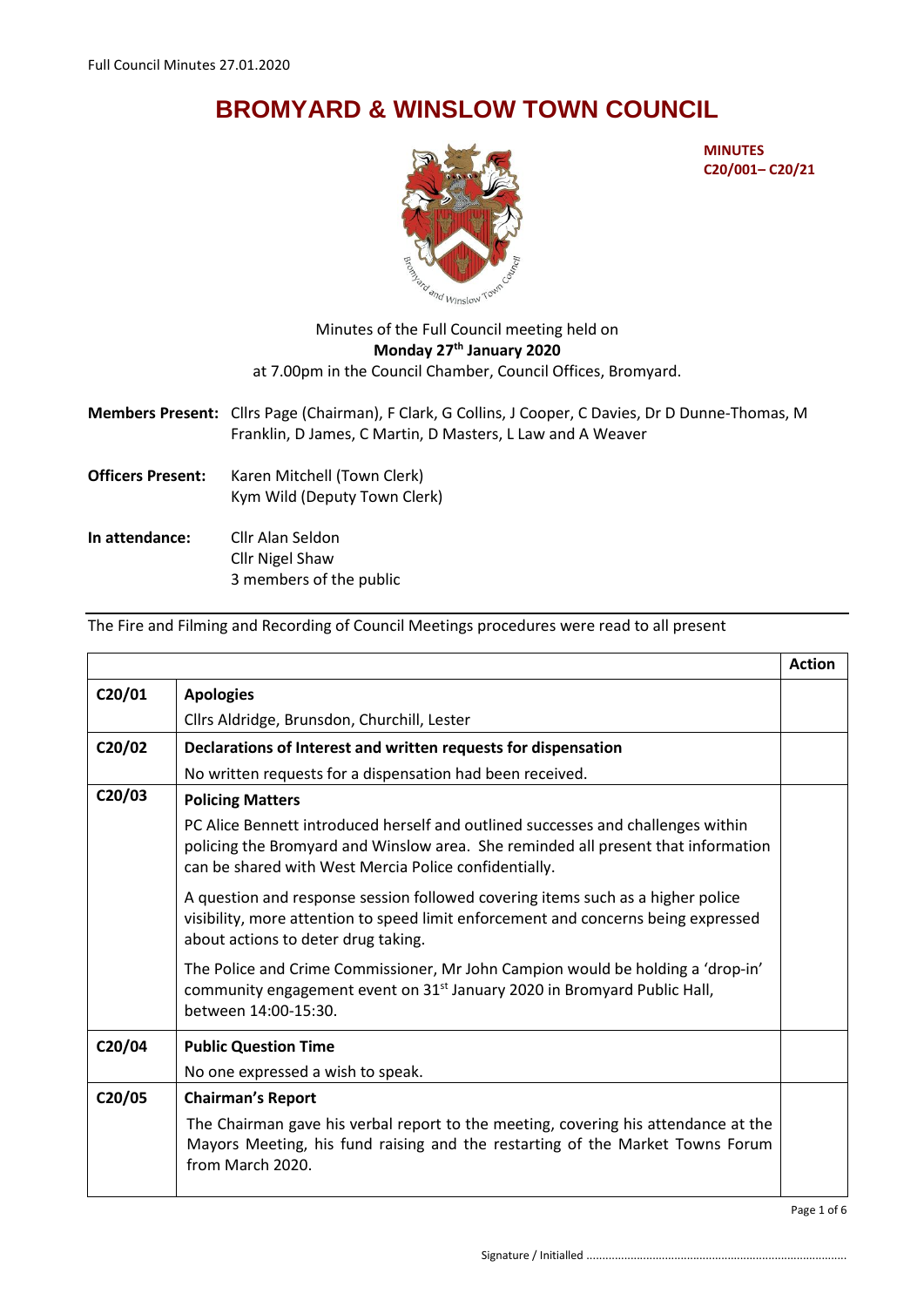|         |                                                                                                                                                                                                 | <b>Action</b> |  |  |  |
|---------|-------------------------------------------------------------------------------------------------------------------------------------------------------------------------------------------------|---------------|--|--|--|
| C20/06  | <b>Town Clerk's Report</b>                                                                                                                                                                      |               |  |  |  |
|         | The Town Clerk's report had been circulated to members by email. NOTED.                                                                                                                         |               |  |  |  |
| C20/07  | <b>Ward Members Reports</b>                                                                                                                                                                     |               |  |  |  |
|         | Cllr Seldon reported on activities at county level.                                                                                                                                             |               |  |  |  |
|         | Proposed rise of 3.9% in Council Tax to be considered by Council on 14 <sup>th</sup>                                                                                                            |               |  |  |  |
|         | February along with the County Plan.                                                                                                                                                            |               |  |  |  |
|         | • Cllr Seldon responded to questions about the bypass scoping document and<br>representation for Market Town interests.                                                                         |               |  |  |  |
|         | No 77 Old Road will be subject to a S215 order (Town and County Planning Act                                                                                                                    |               |  |  |  |
|         | 1990) if not tidied up by March.                                                                                                                                                                |               |  |  |  |
|         | Cllr Shaw reported on activities at county level                                                                                                                                                |               |  |  |  |
|         | • Works to Station Road have started.                                                                                                                                                           |               |  |  |  |
|         | • Old Library, Bromyard S215 Order (Town and County Planning Act 1990),<br>Herefordshire Council Planning have been reminded about this matter.                                                 |               |  |  |  |
|         | The resurfacing of Church St. to be considered.                                                                                                                                                 |               |  |  |  |
|         | Recommendation for Hereford By-pass and southern link road to be tabled at<br>$\bullet$                                                                                                         |               |  |  |  |
|         | LEP.                                                                                                                                                                                            |               |  |  |  |
|         | HC draft Budget now published.                                                                                                                                                                  |               |  |  |  |
| C20/08  | <b>Exclusion of members of the public and press</b>                                                                                                                                             |               |  |  |  |
|         | IT WAS RESOLVED that due to the confidential nature of the business to be<br>transacted the agenda item C20/21 Legal advice would be considered in closed<br>session at the end of the meeting. |               |  |  |  |
|         | 20:05 Ward Members Cllrs Seldon and Shaw, Police Officer Bennett left the meeting.                                                                                                              |               |  |  |  |
| C20/09  | <b>Minutes</b>                                                                                                                                                                                  |               |  |  |  |
|         | IT WAS RESOLVED to receive and approve the Minutes of the Full Council meeting                                                                                                                  |               |  |  |  |
|         | held on Monday 16 <sup>th</sup> December, 2019 as a correct record. The Minutes were duly                                                                                                       |               |  |  |  |
|         | signed by the meeting Chairman.                                                                                                                                                                 |               |  |  |  |
| C20/010 | <b>Committees and Working Parties</b>                                                                                                                                                           |               |  |  |  |
|         | <b>Planning &amp; Economic Development Committee</b><br>1)                                                                                                                                      |               |  |  |  |
|         | The Minutes of the meeting held on Monday $6th$ January, 2020 were received<br>and noted.                                                                                                       |               |  |  |  |
|         | <b>Finance &amp; Properties Committee</b><br>2)                                                                                                                                                 |               |  |  |  |
|         | The Minutes of the meeting held on Monday 13 <sup>th</sup> January, 2020 were<br>2.1<br>received and noted.                                                                                     |               |  |  |  |
|         | Members considered the following recommendations from the Finance &<br>2.2 <sub>2</sub><br>Properties Committee meeting held on Monday 13 <sup>th</sup> January, 2020.                          |               |  |  |  |
|         | F20/07 - To approve an extension to the Grounds Maintenance<br>i)<br>contract for a further two years to 31 <sup>st</sup> March 2022.<br>IT WAS RESOLVED to approve item 2.2 i).                |               |  |  |  |
|         | 3) Burial Committee                                                                                                                                                                             |               |  |  |  |
|         | The Minutes of the meeting held on Monday 20 <sup>th</sup> January, 2020 were received<br>and noted.                                                                                            |               |  |  |  |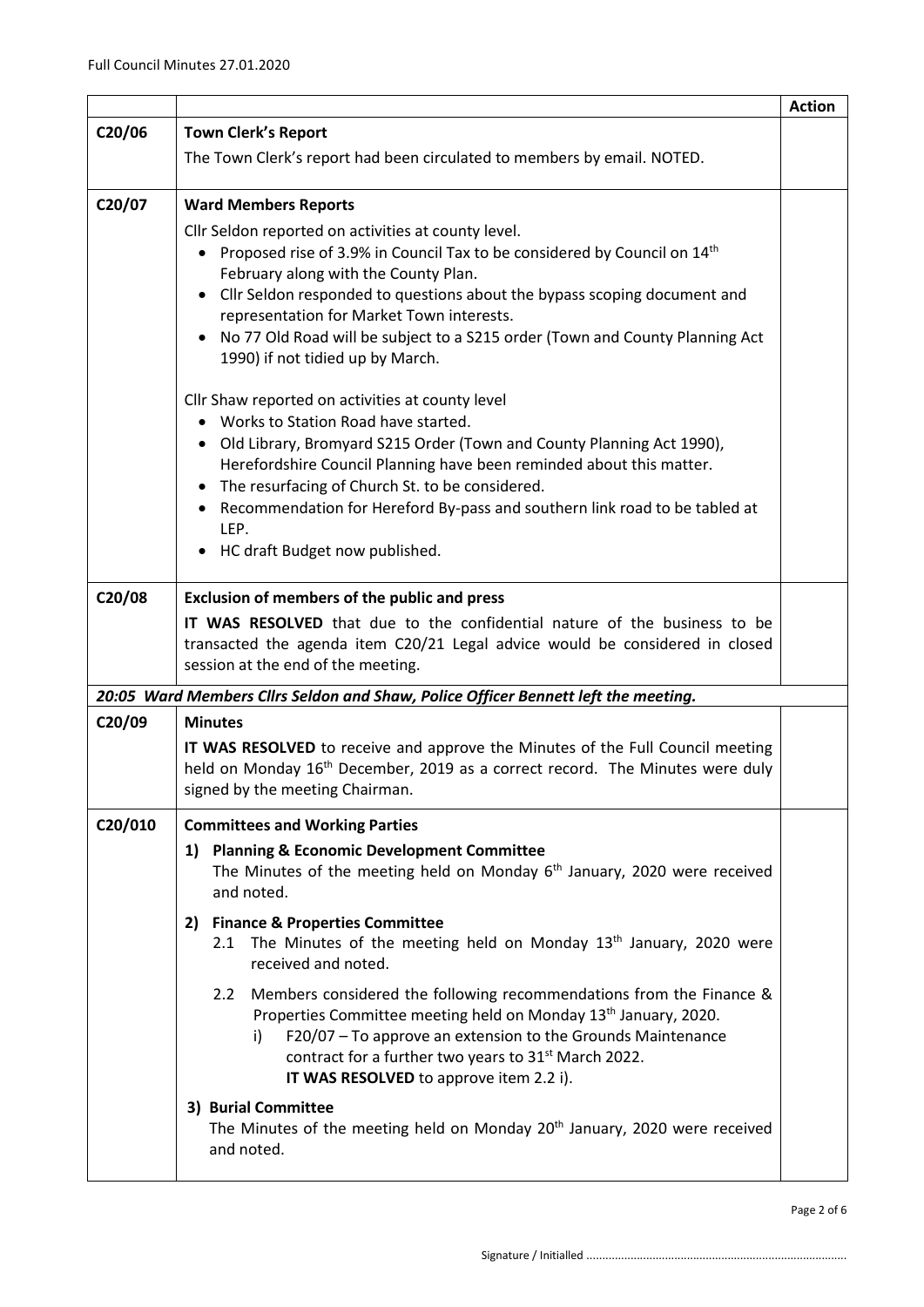|                     |                                                                                                                                                                                                                            | <b>Action</b> |
|---------------------|----------------------------------------------------------------------------------------------------------------------------------------------------------------------------------------------------------------------------|---------------|
| C20/010<br>(Cont'd) | 4) Staffing Committee<br>The Minutes of the meeting held on Wednesday 22nd January, 2020 were<br>received and noted.                                                                                                       |               |
|                     | 5) Traffic Management Working Party<br>5.1 The Minutes of the meeting held on 12 <sup>th</sup> December, 2019 were received and<br>noted.                                                                                  |               |
|                     | 5.2 Members considered the following recommendations from the Traffic<br><b>Management Working Party:</b><br>i) TM19/30 - TRO - HGV 7.5 Tonne Weight Restriction.                                                          |               |
|                     | IT WAS RESOLVED to approve sending a letter to all businesses<br>a)<br>on the town's industrial estates informing them of the date<br>when the restrictions will come in to force.                                         |               |
|                     | IT WAS RESOLVED to post information on the town's notice<br>b)<br>boards.                                                                                                                                                  |               |
|                     | ii) TM19/32 - Tenbury Road/Cruxwell Street - Pedestrian Crossing<br>It was noted that a meeting had taken place with the Manager of the<br>Co-Op and BBLP to discuss the matter.                                           |               |
|                     | iii) TM19/34 - Frog Lane - Traffic<br>IT WAS RESOLVED that residents of Frog Lane be invited to a meeting<br>to voice their concerns to members of the working party.                                                      |               |
|                     | iv) TM19/39 - Speed Checks                                                                                                                                                                                                 |               |
|                     | That the Safer Roads Partnership and Community Speed Watch<br>a)<br>be contacted to discuss issues and investigate setting up a<br>Community Speed Watch scheme in the town.                                               |               |
|                     | To ask the Police to carry out more regular mobile police checks.<br>b)                                                                                                                                                    |               |
|                     | To issue a formal invitation to the Police and Crime<br>C)<br>Commissioner John Campion to attend a Full Council meeting.                                                                                                  |               |
|                     | IT WAS RESOLVED to approve items 5.2 i) through 5.2 iv) b) inclusive.                                                                                                                                                      |               |
|                     | IT WAS FURTHER RESOLVED that in light of the impending session<br>with West Mercia Police and Crime Commissioner John Campion (31st<br>January, 2020), item 5.2 iv) c) should be treated as withdrawn.                     |               |
|                     | 5.3 The Minutes of the meeting held on 14 <sup>th</sup> January, 2020 were received and<br>noted.                                                                                                                          |               |
|                     | 6. VE Day 75 Working Party<br>Members discussed responsibilities for delivery of the VE Day 75<br>commemorations over the weekend of 8-10 May 2020.                                                                        |               |
|                     | IT WAS RESOLVED that the Chairman and Town Clerk approach local<br>organisations (Royal British Legion, the Festivals Association) and other<br>volunteers to seek assistance with organisation and delivery of the event. |               |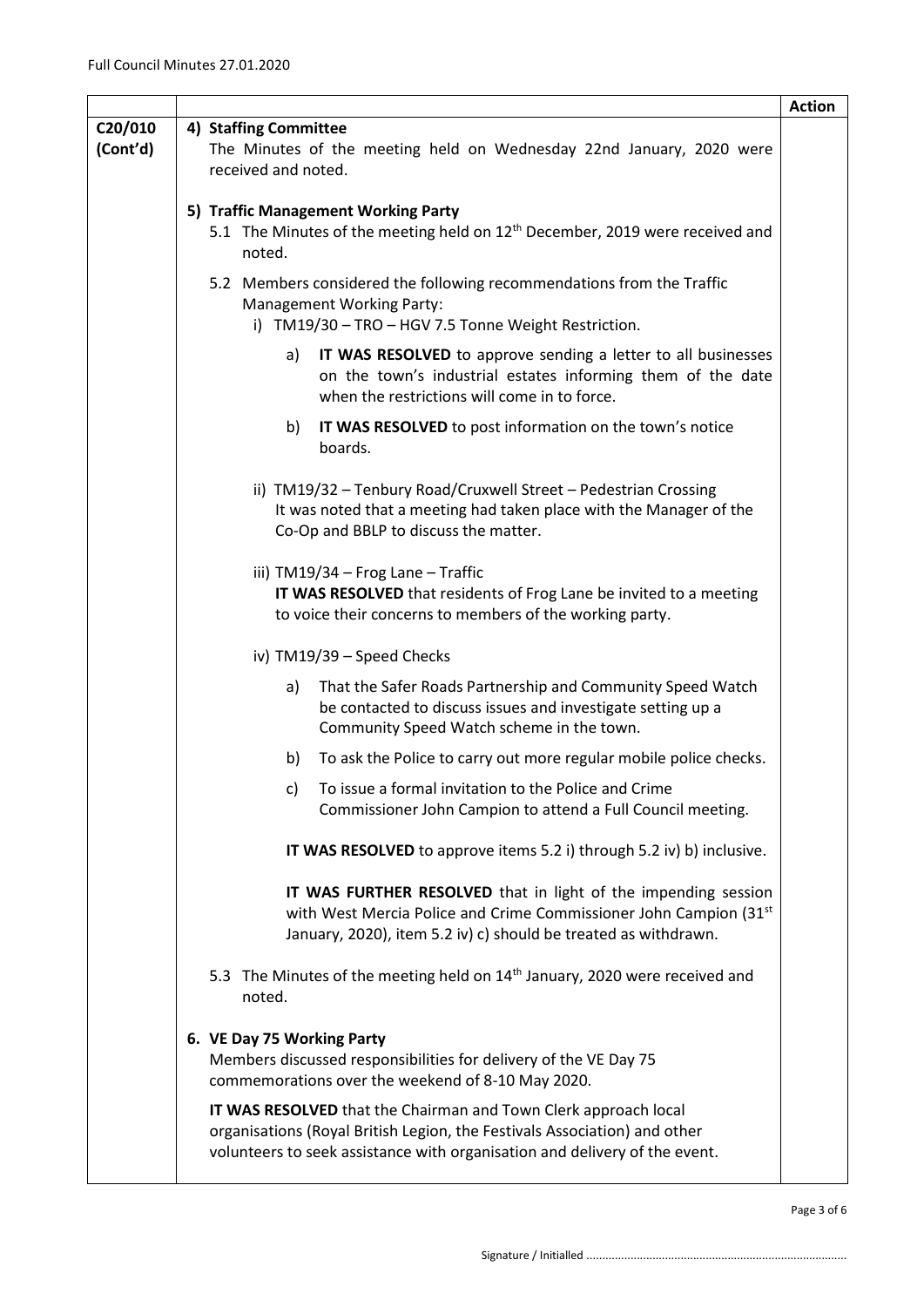|         |                                                                                                                                                                                                                                                     |                                                                                   |            |            |         | <b>Action</b> |
|---------|-----------------------------------------------------------------------------------------------------------------------------------------------------------------------------------------------------------------------------------------------------|-----------------------------------------------------------------------------------|------------|------------|---------|---------------|
| C20/11  | <b>Quarterly Financial Reports</b>                                                                                                                                                                                                                  |                                                                                   |            |            |         |               |
|         | 1) Cash and Investment Report                                                                                                                                                                                                                       |                                                                                   |            |            |         |               |
|         |                                                                                                                                                                                                                                                     | 2) Income and Expenditure Report by Account Code                                  |            |            |         |               |
|         | 3) Receipts and Payments Summary Report                                                                                                                                                                                                             |                                                                                   |            |            |         |               |
|         |                                                                                                                                                                                                                                                     | IT WAS RESOLVED to receive the above reports.                                     |            |            |         |               |
|         |                                                                                                                                                                                                                                                     |                                                                                   |            |            |         |               |
| C20/012 | <b>Accounts for Scrutiny</b>                                                                                                                                                                                                                        |                                                                                   |            |            |         |               |
|         | Members reviewed the following invoices which were received after the Finance<br>and Properties Committee Agenda had been distributed.                                                                                                              |                                                                                   |            |            |         |               |
|         | <b>Company Name</b>                                                                                                                                                                                                                                 | Description                                                                       | <b>Net</b> | <b>VAT</b> | Total   |               |
|         | Rocrest Ltd                                                                                                                                                                                                                                         | <b>Emergency Repairs to</b><br>public toilets                                     | 552.00     | 110.40     | 662.40  |               |
|         | Rocrest Ltd                                                                                                                                                                                                                                         | <b>Emergency Repairs to</b><br>public toilets                                     | 120.00     | 24.00      | 144.00  |               |
|         | W J Fenn Electrical<br>Services Ltd                                                                                                                                                                                                                 | Electrical works - Old<br>Vicarage                                                | 1950.00    | 390.00     | 2340.00 |               |
|         | <b>Corporate Services</b><br>Ltd                                                                                                                                                                                                                    | Supply and<br>commissioning of new car<br>park ticket machines                    | 4820.00    | 964.00     | 5784.00 |               |
|         | Metric                                                                                                                                                                                                                                              | <b>Ticket machine</b><br>maintenance                                              | 232.32     | 46.46      | 278.78  |               |
|         |                                                                                                                                                                                                                                                     | IT WAS RESOLVED that all invoices be passed for payment.                          |            |            |         |               |
|         |                                                                                                                                                                                                                                                     |                                                                                   |            |            |         |               |
| C20/13  | <b>Working Parties</b>                                                                                                                                                                                                                              |                                                                                   |            |            |         |               |
|         |                                                                                                                                                                                                                                                     | 1) To set up an Environmental Working Party (Ref C19/133)                         |            |            |         |               |
|         | IT WAS RESOLVED to set up an Environmental Working Party and the members                                                                                                                                                                            |                                                                                   |            |            |         |               |
|         | for the first meeting would be Cllrs Martin, Franklin and Collins, with Cllr Martin                                                                                                                                                                 |                                                                                   |            |            |         |               |
|         | taking the lead role. It was noted that the working party would not be serviced<br>by staff due to the existing workload pressures.                                                                                                                 |                                                                                   |            |            |         |               |
|         | plan for Bromyard and Winslow.                                                                                                                                                                                                                      | 2) To consider setting up a Community Resilience Working Party to prepare a draft |            |            |         |               |
|         |                                                                                                                                                                                                                                                     |                                                                                   |            |            |         |               |
|         | IT WAS RESOLVED that Cllrs Churchill and Clark together with the Town Clerk<br>complete the Community Resilience Plan and that the draft be considered at a<br>future meeting.                                                                      |                                                                                   |            |            |         |               |
| C20/14  | <b>Tree Planting at Broadbridge</b>                                                                                                                                                                                                                 |                                                                                   |            |            |         |               |
|         | Cllr Martin presented a proposal for a Community Tree Planting and Community<br>Green Space project to be carried out at Broadbridge, copies having been circulated<br>to members.                                                                  |                                                                                   |            |            |         |               |
|         | In light of the short time frame for spring planting it was RESOLVED to delegate<br>authority to the Town Clerk, in consultation with the Finance & Properties<br>Committee Chair and Vice Chair to approve expenditure for all phases of planting. |                                                                                   |            |            |         |               |
|         |                                                                                                                                                                                                                                                     |                                                                                   |            |            |         |               |

Page 4 of 6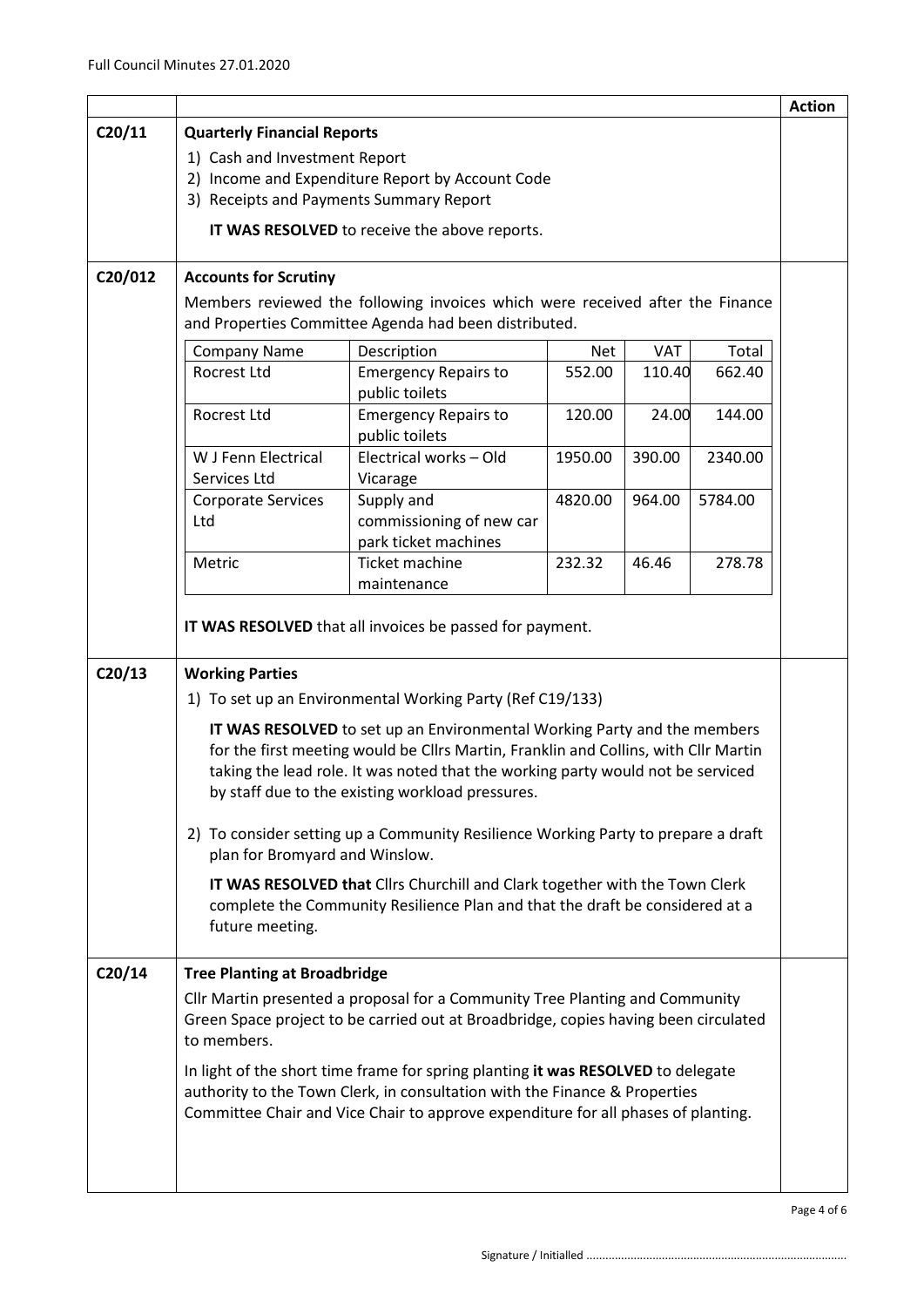| C20/15    | Herefordshire Council- Public Green Spaces Community Grant Scheme 2019/20                                                                                                                                                                                                                                          |             |  |
|-----------|--------------------------------------------------------------------------------------------------------------------------------------------------------------------------------------------------------------------------------------------------------------------------------------------------------------------|-------------|--|
|           | Members discussed applying for additional funds available through the above grant<br>scheme to maintain a number of areas within the Parish which are currently<br>maintained by Balfour Beatty Living Places.                                                                                                     |             |  |
|           | Following discussion, IT WAS RESOLVED to prepare a grant application for<br>consideration. Authority was delegated into the Finance & Properties Committee to<br>progress this matter.                                                                                                                             |             |  |
| C20/16    | <b>Events</b>                                                                                                                                                                                                                                                                                                      |             |  |
|           | Members considered a letter from Mr Peder Nielsen, Direct of the Ancient and<br>Honourable Guild of Town Criers regarding hosting of the 2022 Guild Championship.                                                                                                                                                  |             |  |
|           | IT WAS RESOLVED that Mr Nielsen be advised to submit a grant application to the<br>Town Council for funding for the event.                                                                                                                                                                                         |             |  |
| C20/17    | <b>Meeting Start Times</b>                                                                                                                                                                                                                                                                                         |             |  |
|           | IT WAS RESOLVED to move the start time of meetings to 7pm as a permanent<br>measure.                                                                                                                                                                                                                               |             |  |
| C20/18    | <b>Reports of Outside Bodies</b>                                                                                                                                                                                                                                                                                   |             |  |
|           | Members received the following written reports from Councillors who had attended                                                                                                                                                                                                                                   |             |  |
|           | meetings of the following outside bodies.                                                                                                                                                                                                                                                                          |             |  |
|           | 1. Bromyard and District Chamber of Commerce and Industry - Cllr James reported<br>that no meeting had taken place.                                                                                                                                                                                                |             |  |
|           | 2. Bromyard Grammar School Foundation - Cllr Martin reported that no meeting<br>had taken place.                                                                                                                                                                                                                   |             |  |
|           | 3. Bromyard Relief in Need - Cllr Churchill (absent)                                                                                                                                                                                                                                                               |             |  |
|           | 4. Public Hall Committee - Cllr Churchill (absent)<br>5. Bromyard Downs Common Association - Cllr Franklin reported that no meeting                                                                                                                                                                                |             |  |
|           | had taken place.                                                                                                                                                                                                                                                                                                   |             |  |
|           | 6. HALC Executive - Cllr Churchill (absent)                                                                                                                                                                                                                                                                        |             |  |
|           | 7. Festivals Association - Cllr Brunsdon had reported that no meeting had taken<br>place.                                                                                                                                                                                                                          |             |  |
|           | 8. Kempson Players - Cllr Martin had reported that she was unable to attend.                                                                                                                                                                                                                                       |             |  |
|           | 20:59 IT WAS RESOLVED to suspend Standing Orders for 10 minutes at 21:00 to allow the meeting to                                                                                                                                                                                                                   |             |  |
| continue. |                                                                                                                                                                                                                                                                                                                    |             |  |
| C20/19    | Correspondence                                                                                                                                                                                                                                                                                                     |             |  |
|           | RBL had given their thanks for the contribution to the Poppy Appeal<br>McMillan Cancer Support Bus had requested permission to park in the<br>Council's Tenbury Road Car Park (in a coach space) on Tuesday 16 <sup>th</sup> June 2020<br>to carry out promotion of its charity and services to the general public |             |  |
|           | Noted.                                                                                                                                                                                                                                                                                                             |             |  |
| C20/20    | <b>Date of Next Meeting</b>                                                                                                                                                                                                                                                                                        |             |  |
|           | The next meeting of the Bromyard and Winslow Town Council was confirmed as 24 <sup>th</sup><br>February 2020 at 7pm                                                                                                                                                                                                |             |  |
|           |                                                                                                                                                                                                                                                                                                                    | Page 5 of 6 |  |